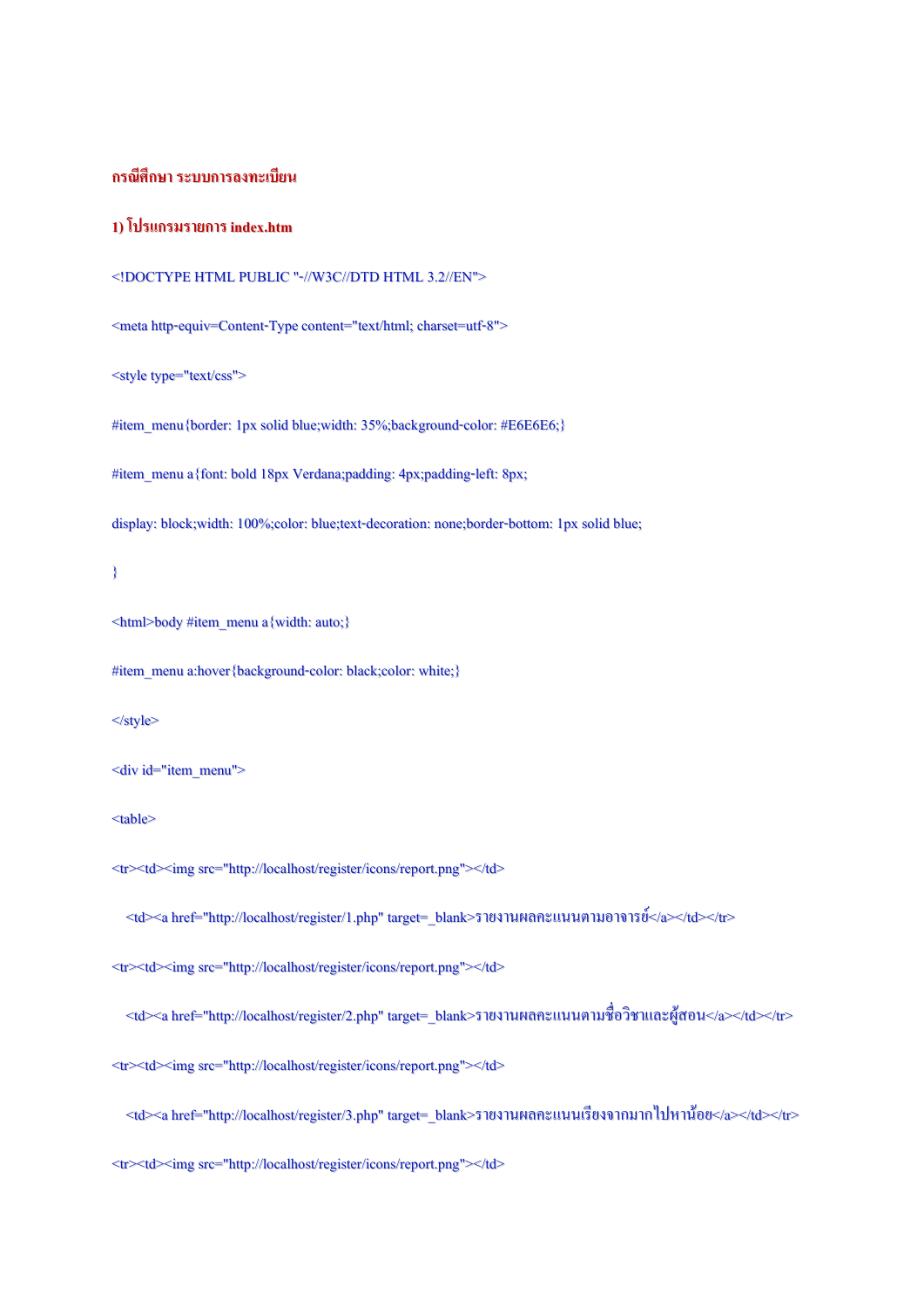<td><ahref="http://localhost/register/4.php" target=\_blank>รายงานข้อมูลเรียงตามชื่อวิชา</a></td></tr>

<tr>>>>>><td><img src="http://localhost/register/icons/report.png"></td>

<td><ahref="http://localhost/register/5.php" target=\_blank>รายงานข้อมูลผู้สอนสอนวิชา</a></td></tr>

</table>

<Form action="register.php" method=getname=reg>

<center> br> br>

<TABLE border=1 cellpadding=0 cellspacing=0 bordercolor=white><tr><td bordercolor=#660066>

<Table cellspacing=1 bgcolor=#FFCCFF>

<tr><td colspan=2 align=center><b>การลงทะเบียน</b></td></tr>

<tr><td colspan=2 bgcolor="#cc66cc"><b>กรอกข้อมูล</b></td></tr>

<tr><td align=right>ID :</td><td><input type="text" name="id" size=25></td></tr>

<tr><td align=right> Year/Term:</td><td><input type="text" name="yt" size=25></td></tr>

<tr>>td align=right> Model/Group:</td><td><input type="text" name="mg" size=25></td></tr>

<tr><td><input type='submit' value='Submit'></td></tr>

</Table>

</TABLE>

</form>

</div>

 $<$ /html $>$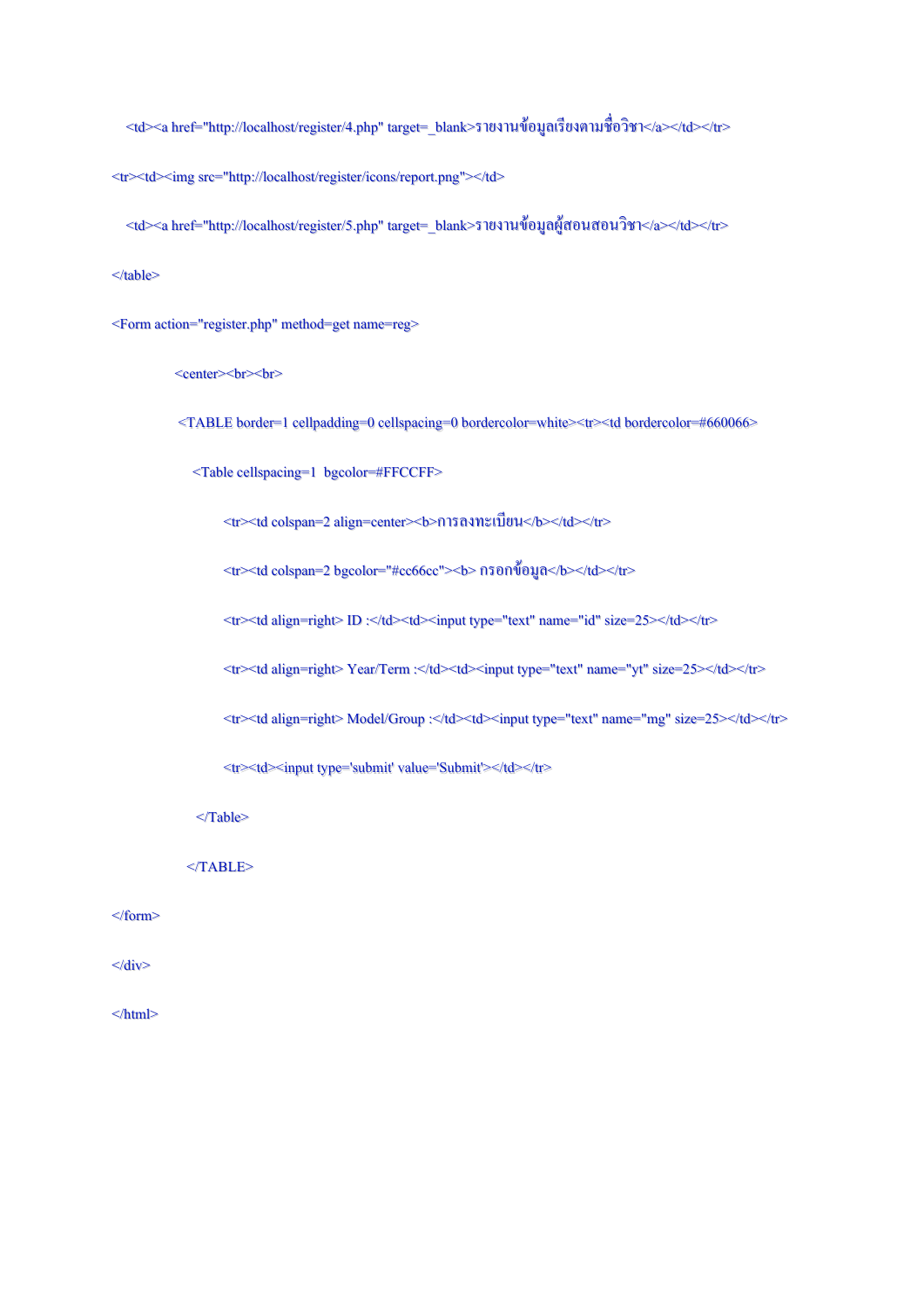# 2)โปรแกรมลงทะเบียน register.php

<metahttp-equiv=Content-Type content="text/html; charset=utf-8">

<?php

 $\delta$ id=trim( $\delta$ \_GET['id']); // รับข้อมูล รหัสนักศึกษา

 $$yt=trim($GET['yt'])$ ; // รับข้อมูล ปี เทอม

\$mg=trim(\$\_GET['mg']); //รับข้อมูล รุ่น กลุ่ม

\$connect=mysql\_connect("localhost","admin","admin") ordie ("Could not connect to MySQL");

mysql\_select\_db ("dbreg") or die ("Could not select database");

mysql\_query("SET NAMES UTF8");

\$query1="select studentid,sfname,slname from student where studentid='\$id'";

\$result1=mysql\_query(\$query1);

echo "<table border=3>";

while(\$row1=mysql\_fetch\_array(\$result1))

{

echo "<tr><td bgcolor=#CCFFFF>\$row1[0]</td><td>\$row1[1] \$row1[2] </td></tr>";

}

```
echo"</table>";
```
\$query2="selectyearterm,lessonplan.subjectid,subjectname,noroom,timeroom,teacherid from lessonplan,subject

where lessonplan.yearterm='\$yt' and

lessonplan.yearbranch='\$mg' and

lessonplan.subjectid=subject.subjectid";

\$result2=mysql\_query(\$query2);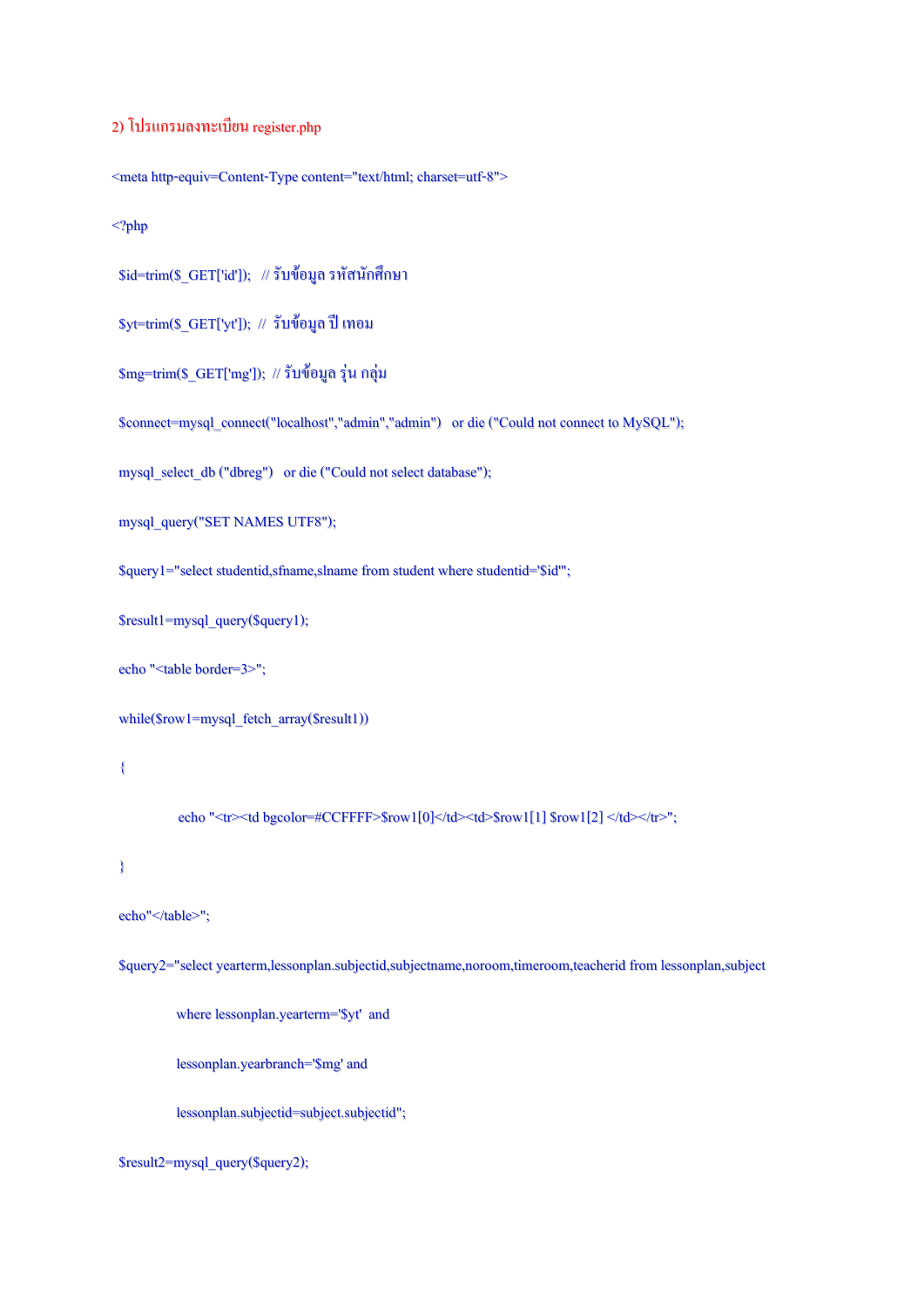echo "<table border=3>";

echo "<tr><td bgcolor=#CCFFFF>ปี เทอม</td><td bgcolor=#CCFFFF>รหัสวิชา</td><tdbgcolor=#CCFFFF>ชื่อวิชา  $\ll$ /td $>$ 

<td bgcolor=#CCFFFF>ห้องเรียน</td><td bgcolor=#CCFFFF>เวลาเรียน</td></tr>";

while(\$row2=mysql\_fetch\_array(\$result2))

{

echo "<tr><td>\$row2[0]</td><td>\$row2[1]</td><td>\$row2[2]</td><td>\$row2[3]</td><td>\$row2[4]</td>

<td><form action='append.php' method=post target=\_blank>

<input type='hidden' name='f1' value='\$yt'>

<input type='hidden' name='f2' value='\$mg'>

<input type='hidden' name='f3' value='\$row2[1]'>

<input type='hidden' name='f4' value='\$id'>

<input type='hidden' name='f5' value='\$row2[5]'>

<input type='submit' value='ลงทะเบียน'>

</form>

 $\langle t \, d \rangle$ 

 $\langle t$ tr $>$ ";

}

echo"</table>";

mysql\_close(\$connect);

?>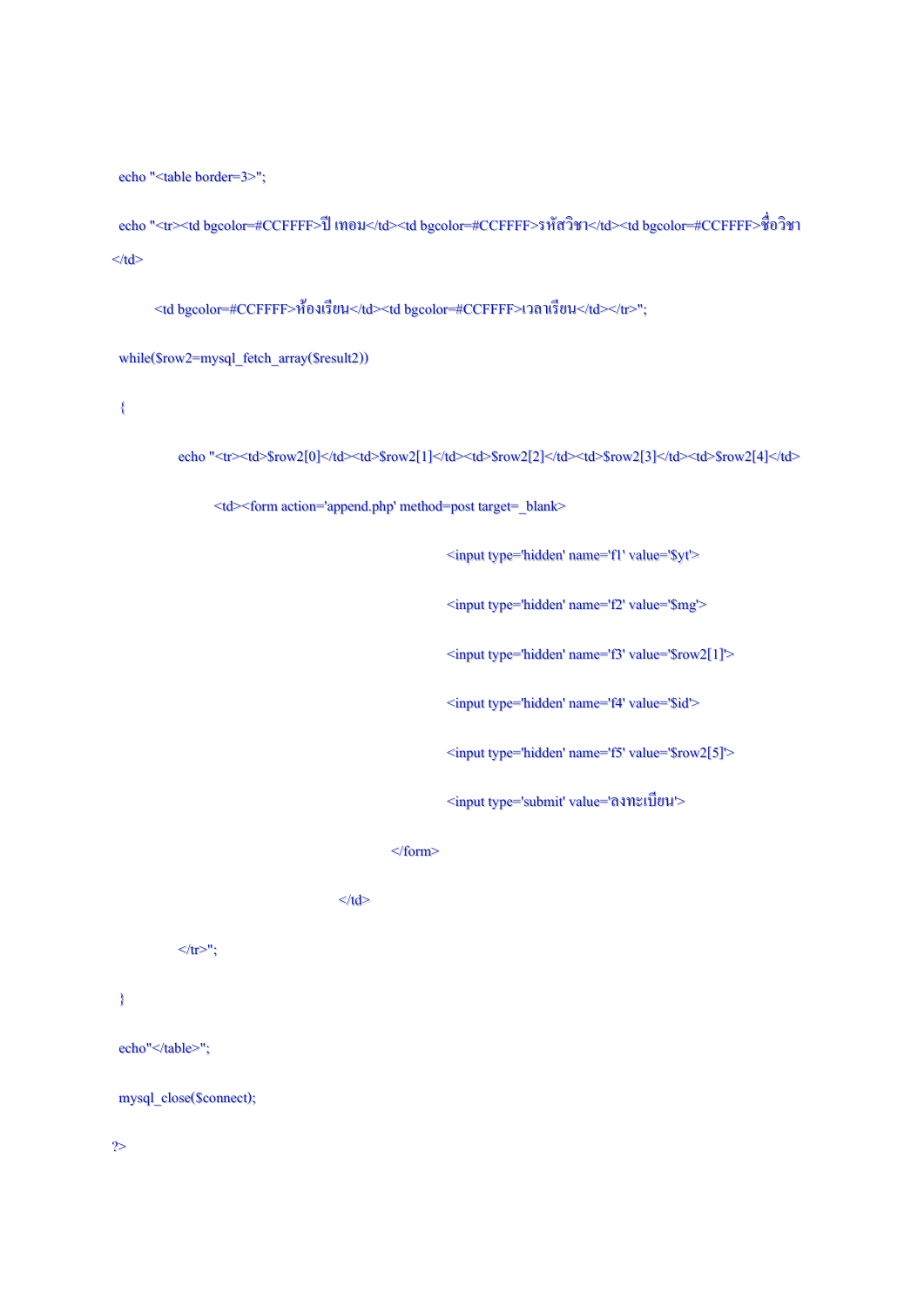# 3)โปรแกรมบันทึกข้อมูลการลงทะเบียน

<metahttp-equiv=Content-Type content="text/html; charset=utf-8">

<script language="javascript">

function fncClose()

{

window.close();

}

</script>

<?php

\$f1=\$\_POST['f1']; // รับข้อมูล ปี เทอม

\$f2=\$\_POST['f2']; // รับข้อมูล รุ่น กลุ่ม

\$f3=\$\_POST['f3']; // รับข้อมูล รหัสวิชา

\$f4=\$\_POST['f4']; // รับข้อมูล รหัสนักศึกษา

\$f5=\$\_POST['f5']; // รับข้อมูล รหัสอาจารย์

\$connect=mysql\_connect("localhost","admin","admin")

or die ("Could not connect to MySQL");

mysql\_select\_db ("dbreg")

or die ("Could not select database");

mysql\_query("SET NAMES UTF8");